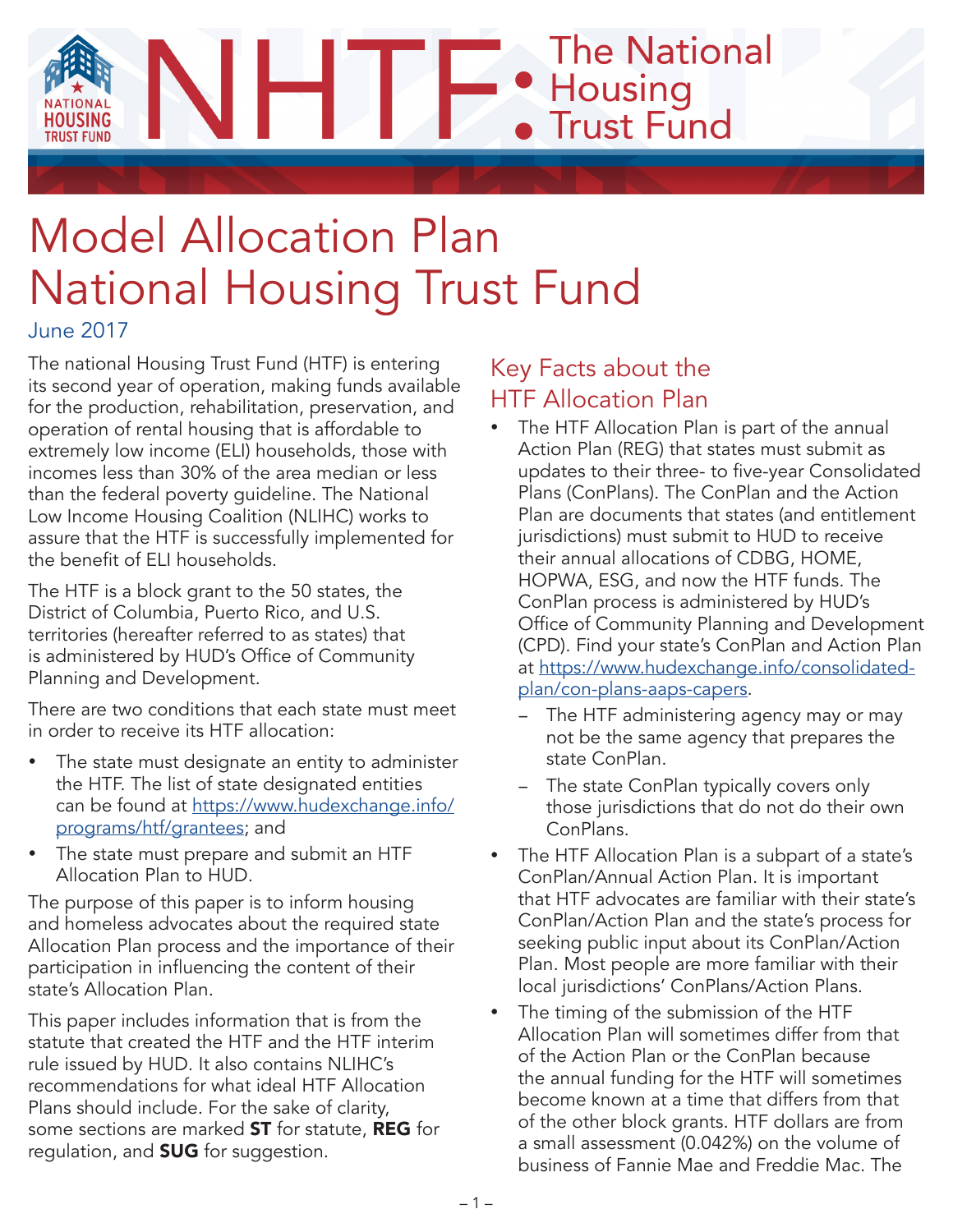annual amount is to be determined within 60 days after December 31. The other block grants are funded through annual appropriations, the timing of which can vary considerably based on when Congress passes annual appropriations bills.

- For 2017, the HTF Allocation Plan will be submitted at the same time as the Annual Action Plan because Congress made appropriations for the other CPD block grants late in the year. Due to the tardy action by Congress, HUD issued Notice CPD-17-05 waiving the standard 30 day comment period, shortening it to a 14-day comment period so that Annual Action Plans and HTF Allocation Plans can be submitted by the regulatory deadline of August 16 of any given year.
- After the HTF Allocation Plan is submitted, HUD has 45 days to review and reject it. As with a ConPlan or Annual Action Plan, HUD can reject an HTF Allocation Plan for several reasons, including being incomplete or failing to meet public participation requirements. If HUD does not act, the plan is accepted. In 2016 every state's HTF Allocation Plan was sent back; some were sent back multiple times. 2017 should be smoother now that states have had a year of experience with the HTF Allocation Plan.
- **Typically, ConPlans and Annual Action Plans** are submitted via HUD's IDIS electronic system. However, according to Notice CPD-17-05, only some portions of the HTF Allocation Plan can be entered through IDIS; other portions are to be submitted as a PDF document.

# Three Definitions

- Grantee (ST). The state entity that prepares the Allocation Plan, receives the HTF dollars from HUD, and administers the HTF in the state. The grantee is usually the state housing finance agency or the equivalent of a state department of housing community development.
- **Subgrantee (REG)**. If a state grantee chooses, it may designate local jurisdiction(s) to administer the HTF in a city or county.
- **Eligible Recipient (ST)**. The organization or agency that submits an application to the grantee or subgrantee for funds to carry out a NHTF project in the state or locality.

# NLIHC's Recommendations and

## Assumptions

NLIHC makes the following recommendations and assumptions. All are SUGGESTIONS:



- Advocates should seek the deepest possible affordability for rents and the longest possible periods of affordability for HTF-assisted units.
- All funds in the first years will be used for rental housing and none will be used for homeownership activities.
	- − All funds in first years should be used to expand ELI rental housing and have maximum impact. It is critical that the HTF not be used to supplant other federal or state funds. Please minimize using HTF for preservation of existing federally assisted housing, including in the context of Choice Neighborhood or Rental Assistance Demonstration (RAD) projects.
	- − In order to maximize affordability, projects with no debt service or as little debt service as possible are preferred. Therefore, the preferred forms of assistance are grants or no interest loans.
	- Given the small amount of money available in the first years, NLIHC recommends focusing on projects with the most impact, as opposed to distributing small amounts of money to many projects.

# HTF Allocation Plan Elements

The interim rule for the HTF lists the elements that must be included in the HTF Allocation Plan. They are:

- 1. Description of how funds will be distributed. (ST)
- 2. The requirements applicants must meet. (ST)
- 3. Criteria for selecting applications based on the state's priority housing needs in the ConPlan. (ST)
- 4. Priority for funding must be based on:
	- a. For rental housing, the extent to which a project will have rents that are affordable, especially to ELI households (ST); will have federal, state, or local project-based rental assistance so that rents are affordable to extremely low income families. (REG)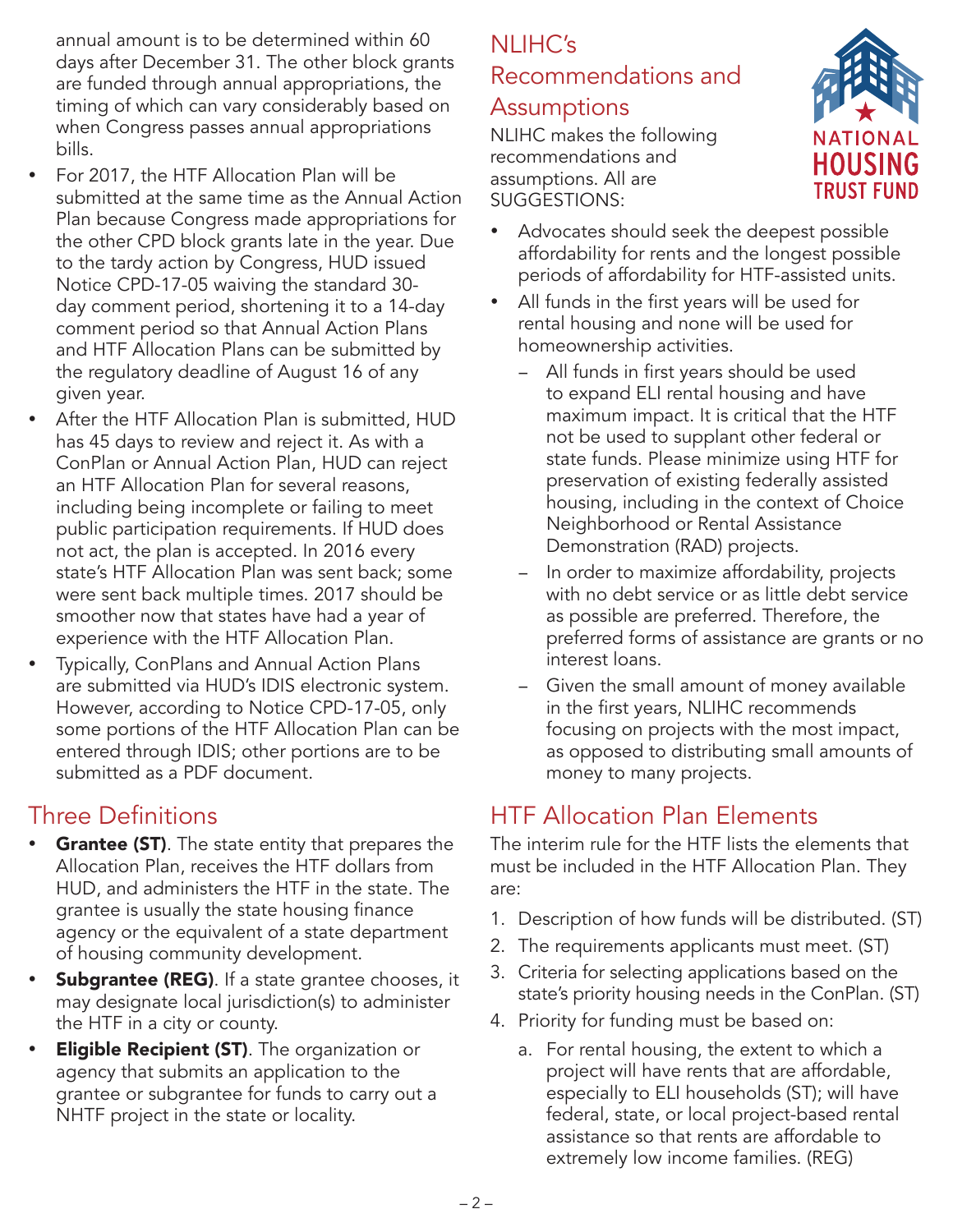- b. For rental housing, the length of the units' affordability period. (ST)
- c. Merits of the application in meeting the state's priority housing needs. (ST)
- d. Geographic diversity. (ST)
- e. Applicant's ability to obligate funds and undertake eligible activities in a timely manner. (ST)
- f. Extent to which an applicant makes use of non-federal funding sources. (ST)
- 5. Description of eligible activities. (ST)
- 6. State's maximum per-unit development subsidy limit for housing assisted with HTF for all areas of state. (REG)
- 7. If funds are to be used for first-time homebuyers, identify applicable resale and recapture provisions. (REG)
- 8. Whether state intends to directly select applications from recipients and/or to use subgrantees to select applications. (REG)
- 9. Certification by each recipient that HTF-assisted housing units will comply with HTF requirements. (ST)



- 10.Performance goals and benchmarks consistent with state's proposed accomplishments. (ST)
- 11.Rehabilitation standards that HTF-assisted projects must meet. (REG)
- 12.HTF affordable homeownership limits. (REG)
- 13.Preferences or limitations to a particular segment of ELI or VLI population. (REG)
- 14.Requirements and conditions under which existing project debt may be refinanced. (REG)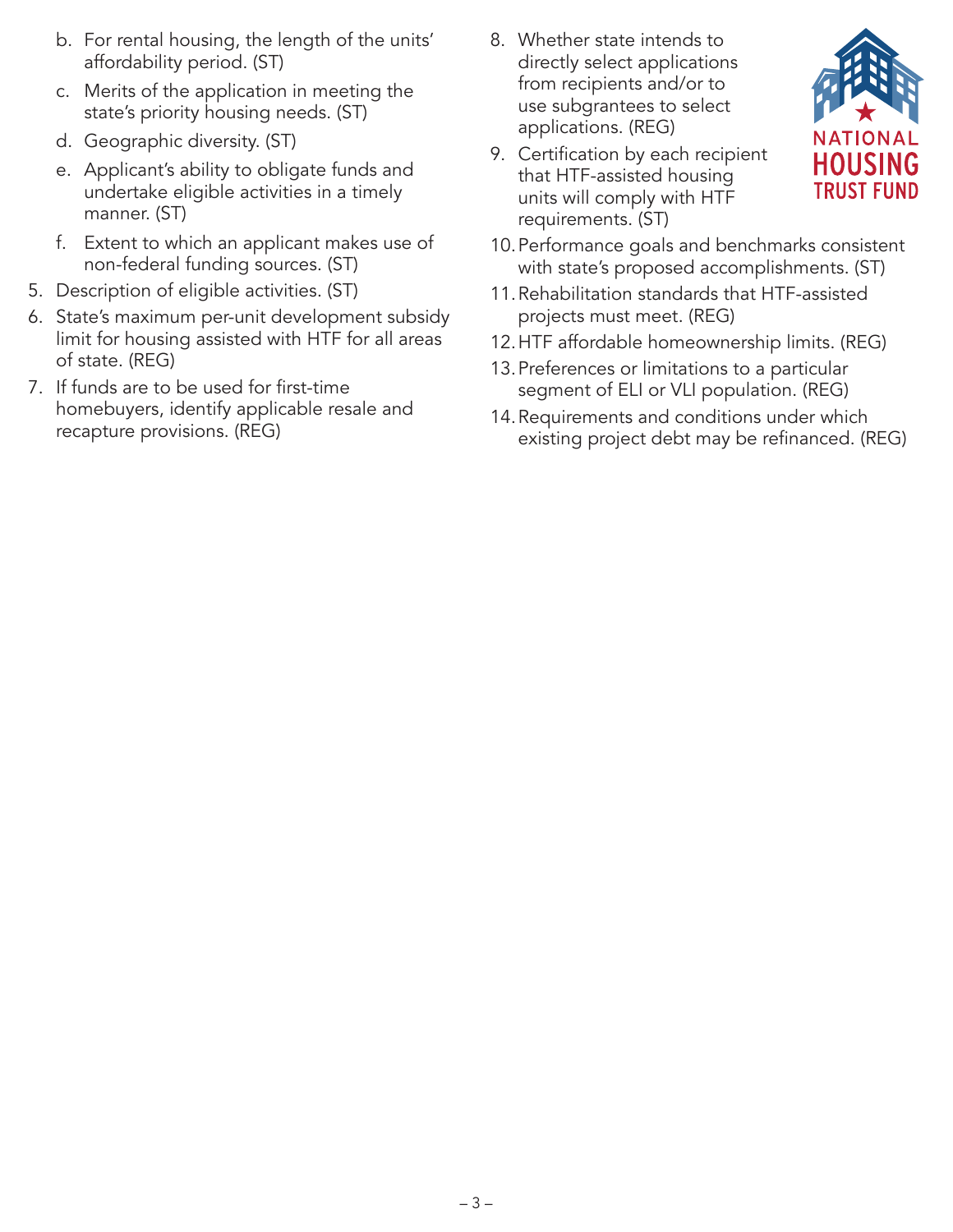# Model Allocation Plan

To the best of our ability, NLIHC has attempted to discern from the HTF interim rule, other HUD documents, and samples of state documents what should be included in a model Allocation Plan.

### 1. DESCRIPTION OF DISTRIBUTION OF FUNDS

## ALL SUGGESTIONS

The state agency will prepare a Request for Proposals (RFP) that will describe in detail eligible applicants, eligible activities, what an application is to include, when and where applications are to be submitted, the criteria by which applications will be evaluated, who will review the applications, and when grant awards are to be made.

The RFP will indicate what the state has determined to be the priority housing need(s) it intends to address based on the outcome of its public participation process and priority needs indicated in its current ConPlan (as amended). The RFP may also reference other plans, such as plans to end homelessness or plans to comply with the U.S. Supreme Court's *Olmstead* decision.

The state agency will convene an application review panel composed of state officials and at least two private representatives of the housing and homeless advocacy community who are not affiliated in any way with any applicant.

The state agency will determine which applications are responsive to the application requirements and present those to the members of the application review panel. The panel members will independently review each application and rate it according to the published criteria. The panel will then meet to reconcile their scores and settle on agreed upon recipients.

The state agency will be responsible for executing contracts.

#### 2. APPLICATION REQUIREMENTS

#### ALL SUGGESTIONS

The state agency will detail the application requirements in the Request for Proposals (RFPs), including:

- Project information similar to that required for LIHTC applications.
- How the project responds to a priority housing need that the state intends to address.
- How the project responds to the six priority factors listed in the statute.
- Description of how HTF-assisted units will be integrated with units that have higher income targeting.
- Description of how the project affirmatively furthers fair housing.
- Description of the plan and methods for achieving affordability, (rent no greater than 30% of household income) for households at 30% AMI, 20% AMI, 10% AMI.
- Description of tenant recruitment and selection process.
- Evidence of applicant's successful completion and operation of similar projects.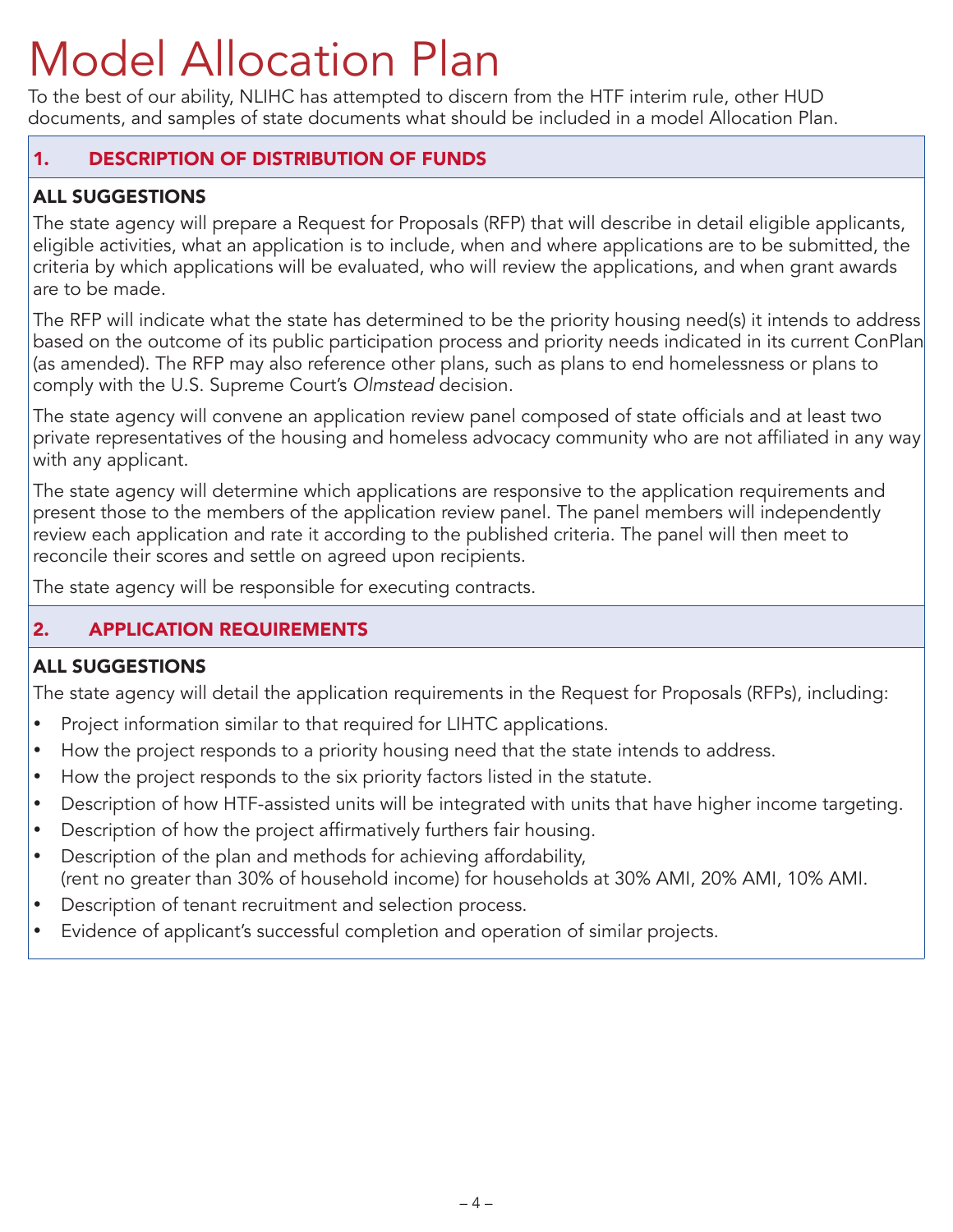#### 3. CRITERIA FOR SELECTING APPLICATIONS SUBMITTED BY RECIPIENTS (CRITERIA MUST MEET STATE'S PRIORITY HOUSING NEEDS)

### ALL SUGGESTIONS

- a. Threshold criteria
	- Responsiveness to application requirements
	- − Project reflects priority housing need(s) found in ConPlan that state intends to address
- b. Final criteria, rating based on:
	- − Six priority factors listed in the statute
	- − Creativity and innovation
	- − Feasibility
	- − Applicant's credentials

#### 4. STATE'S MAXIMUM PER-UNIT DEVELOPMENT SUBSIDY LIMIT FOR HOUSING ASSISTED WITH FUNDS FOR ALL AREAS OF STATE

This information must be in the ConPlan (REG). HUD issued an FAQ providing guidance on the per-unit development subsidy limit for the HTF.

State must establish maximum limitations on total amount of HTF funds that can be invested per-unit to develop "non-luxury" housing, with adjustments for number of bedrooms and location. Limits must be reasonable and based on actual costs (REG).

HUD issued guidance as an FAQ on May 12, 2016,<http://bit.ly/1s2xWOv>

- These are not prescriptive, compared to HOME limits.
- HUD recognizes that deeper targeting for HTF units will require more subsidy.

#### 5. IF FUNDS ARE TO BE USED FOR FIRST-TIME HOMEBUYERS, IDENTIFY APPLICABLE RESALE OR RECAPTURE PROVISIONS

SUGGESTION: NLIHC recommends using all funds for rental housing for the first years, so possible Allocation Plan language is: "The State does not intend to use any funds for homebuyer activities in the 2017 funding cycle."

#### 6. WHETHER STATE INTENDS TO DIRECTLY SELECT APPLICATIONS FROM RECIPIENTS AND/ OR TO USE SUBGRANTEES TO SELECT APPLICATIONS

SUGGESTION: NLIHC recommends that all funds be awarded by the grantee to recipients for the first years, so possible Allocation Plan language is: "The State does not intend to use subgrantees in the 2017 funding cycle."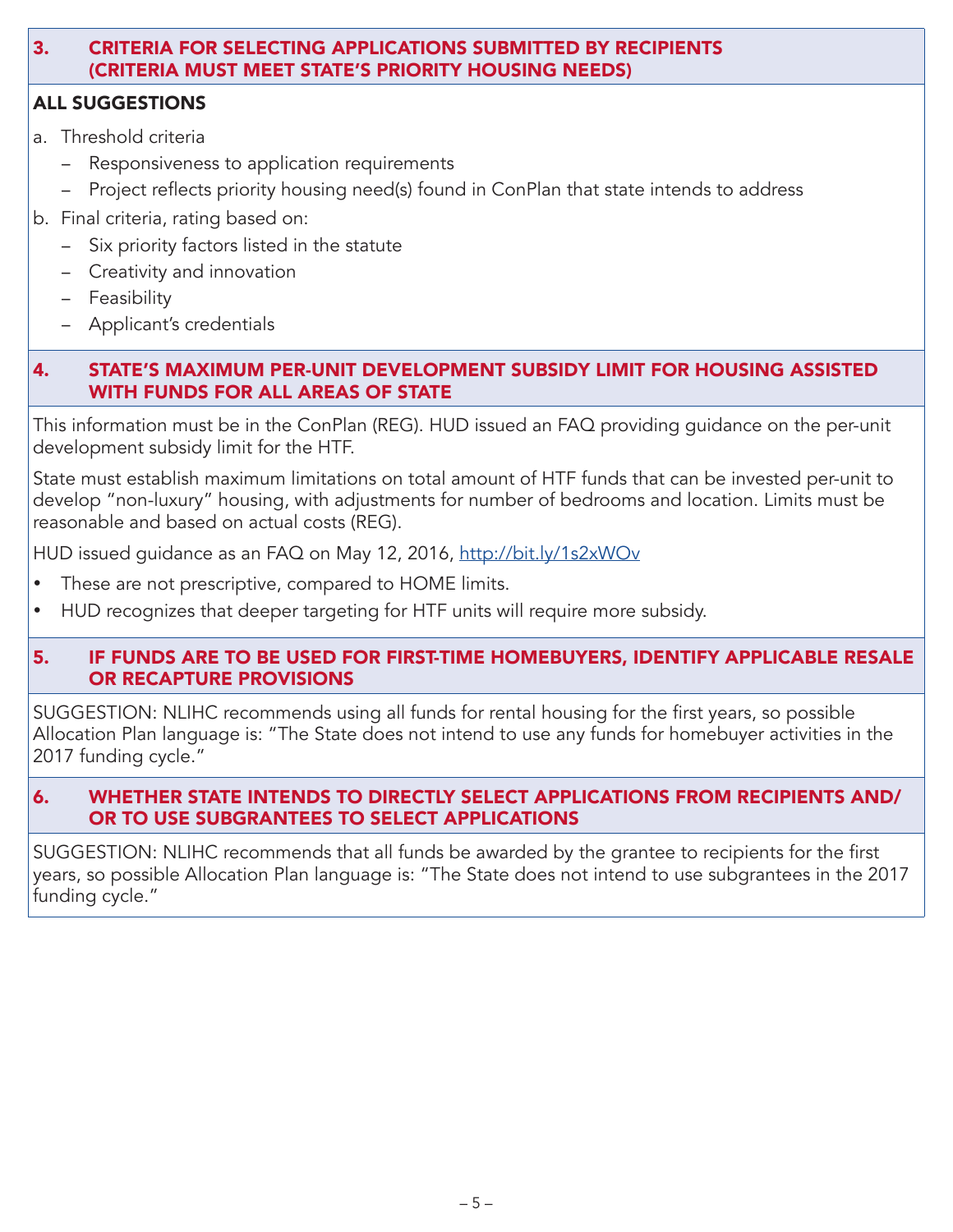#### 7. THE PRIORITY THAT WILL BE PLACED ON THE SIX PRIORITY FACTORS FOR AWARDING FUNDING TO APPLICANTS

#### Awarding of HTF to applicants should be based on total maximum points = 100 (SUGGESTION)

- a. *Geographic diversity*. (ST) (Maximum points = 0)
	- Given the relatively small amount of money available in the first years, NLIHC suggests focusing on projects with the most impact, as opposed to distributing small amounts of money to many projects. (SUGGESTION)
	- In future years when the HTF amount is greater, geographic diversity will become important.
- b. *Applicant's ability to obligate funds and undertake eligible activities in a timely manner.* (ST) (Maximum points = 0)

This should be a threshold requirement, hence zero points.

While the statute and regulations refer to an applicant's ability to "obligate" funds (ST and REG), obligate is not defined. The regulation refers to the "commitment" of funds. (REG)

- Grantees must "commit" HTF funds within 2 years (ST and REG), and expend HTF funds within 5 years. (REG)
- The regulation defines "commitment" for recipients as:
	- − For new construction or rehabilitation, to start construction within 12 months of the date of the contract between the recipient and state. (REG)
	- − For acquisition of existing housing, receipt of title to the property within 6 months of the date of the contract between the recipient and state. (REG)
- c. *The extent to which rents…are affordable, especially for ELI families* (ST); *the extent to which the project has federal, state, or local project-based rental assistance so that rents are affordable to extremely low income families* (REG)*.* (Maximum points = 50)
	- No basis in the statute for the rule using "has federal, state, or local project-based assistance".
		- − "project-based rental assistance" should include, unit-based rental assistance, operating subsidies, or cross-subsidization of rents within the project (SUGGESTION).
	- Neither the statute nor the regulations define "affordable".
		- − "Affordable to extremely low income" should be defined as household not paying more than 30% of income for rent and utilities. (SUGGESTION)
		- − If a project depends on fixed rents, then project should include a mix of units with fixed rents no greater than 30% of household income at 30% AMI, 20% AMI, and 10% AMI. (SUGGESTION)
	- Rule sets the maximum rent (including utilities) that an HTF-assisted household pays at a fixed amount equal to the greater of 30% of 30% AMI, or 30% of the federal poverty guideline (REG).
		- − There is no basis in statute for using 30% of the federal poverty guidelines.
		- − NLIHC strongly suggests HTF Allocation Plans use the "lesser of" 30% of 30% AMI or 30% of the federal poverty guideline to avoid causing HTF-assisted households from being cost-burdened, spending more than 30% of their income for rent and utilities. (SUGGESTION)
	- Up to 33% of a state's allocation may be used for operating cost assistance and/or operating cost assistance reserves for HTF-assisted units (REG). HUD intends to issue guidance.
- d. *For rental housing, the length of the units' affordability period.* (ST) (Maximum points = 15)
	- Minimum affordability period of 30 years is a threshold requirement. (REG)
		- The extent to which a project exceeds the 30-year minimum determines its duration points, to a maximum of 15 points for projects that commit to permanent affordability. (SUGGESTION)

(*Continued on the Next Page*)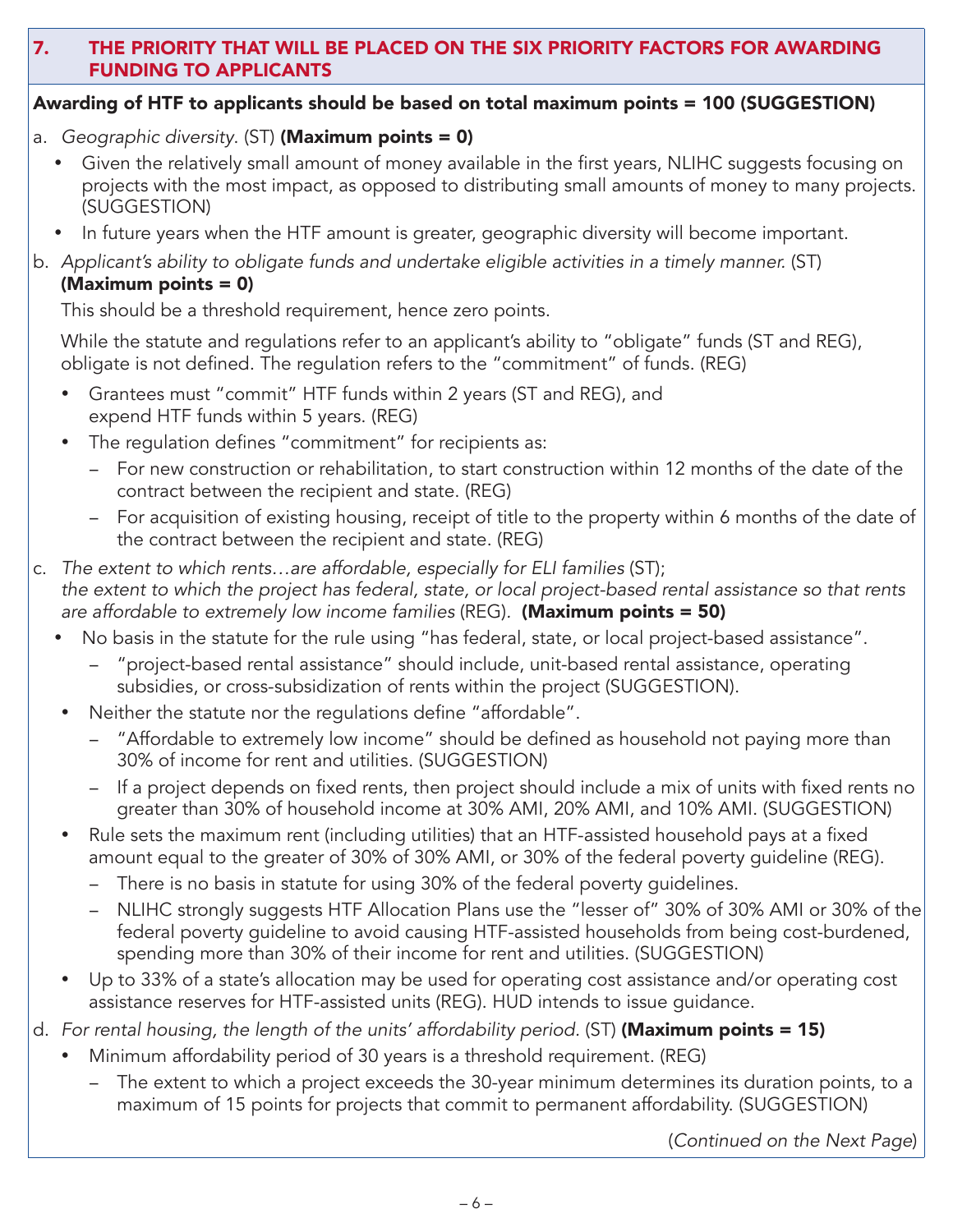(*Continued from the Previous Page*)

- e. *Merits* (ST) *of the applications in meeting priority housing needs.* (REG) (Maximum points = 30)
	- Meeting priority housing needs, as identified in the ConPlan, is a threshold requirement.
	- The extent to which a project meets the needs of the lowest income households within the priority housing needs, to a maximum of 30 points. (SUGGESTION)
	- **Examples (SUGGESTIONS):** 
		- − Projects that serve people with special needs, who are homeless, or ex-offenders.
		- − Projects that are affordable to households with income less than 15% AMI or whose sole income is SSI.
		- − Projects proposed by mission-driven nonprofits.
		- − Phased rehabilitation projects that do not cause displacement.
- f. *Extent to which application makes use of non-federal funding sources.* (ST) (Maximum points = 5)
	- Extent to which application makes use of state and local publicly-controlled funds and/or land donated by state or local government to achieve deep affordability for ELI households. (SUGGGESTION)
	- Extent to which application makes use of private funds or in-kind commitments, including land donated by state or local government to achieve deep affordability for ELI households. (SUGGGESTION)

# 8. ELIGIBLE ACTIVITIES AND ELIGIBILITY REQUIREMENTS FOR RECIPIENTS

## Eligible Activities

The primary purpose of the HTF is to support the creation or preservation of rental housing that is affordable to extremely low income households. HTF funds will be focused on those activities that acquire, produce, or rehab rental housing for the benefit of ELI households.

NLIHC recommends that eligible activities be limited to:

- The production and rehabilitation of rental housing affordable to extremely low income households. (SUGGESTION)
- Up to 33% for operating cost assistance and/or operating cost assistance reserves (REG).
	- − May only be provided to rental housing acquired, rehabilitated, reconstructed, or newly constructed with HTF funds. (REG)
	- − Includes costs for insurance, utilities, real property taxes, maintenance, and scheduled payments to a reserve for replacing major systems. (REG)
	- − HUD may consider waiver to rule's limited definition of "operating costs".

SUGGESTION: "The state does not intend to permit HTF funds to be used for homeownership activities or for the new construction, rehabilitation, or preservation of federally assisted housing."

# Eligible Recipients

An eligible recipient is an organization, agency, or other entity, including a for-profit or nonprofit entity (ST) or public housing agency (REG).

Consider limiting eligible recipients to nonprofits in the early years, or limit for-profits to those that have a proven track record of providing and operating rental housing for ELI households. (SUGGESTION).

(*Continued on the Next Page*)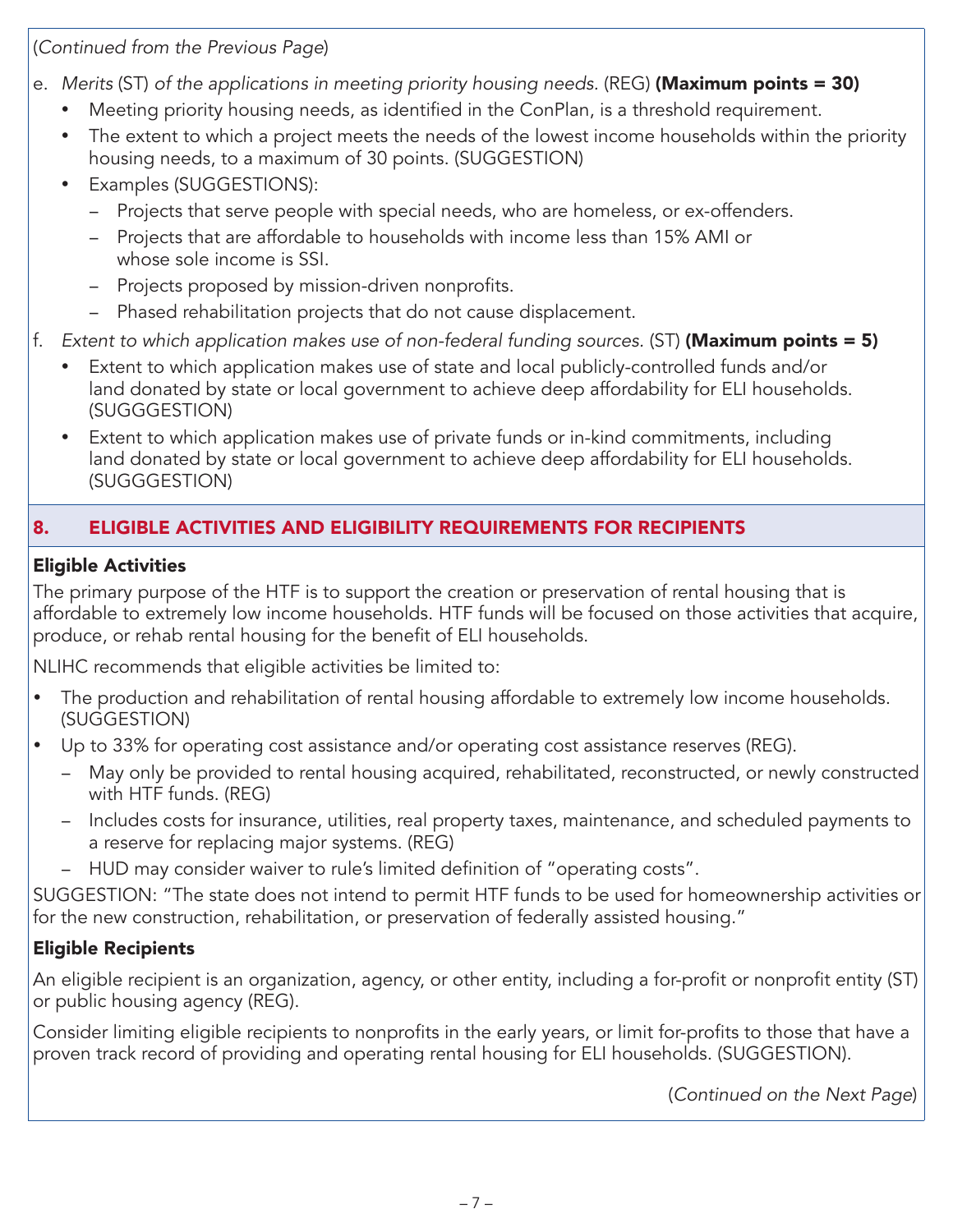(*Continued from the Previous Page*)

An eligible recipient must:

- Have demonstrated experience and capacity to conduct an eligible HTF activity as evidenced by its ability to:
	- − Own, construct, or rehabilitate, and manage and operate an affordable multifamily rental housing development (ST); and
	- − Serve extremely low income households and special needs populations, such as homeless families and people with disabilities (SUGGESTION);
- Demonstrate ability and financial capacity to undertake, comply, and manage the eligible activity (ST);
- Demonstrate familiarity with the requirements of other federal, state, or local housing programs that may be used in conjunction with HTF funds to ensure compliance with all applicable requirements and regulations of such programs (ST); and
- Must make acceptable assurances to the state that it will comply with HTF program requirements during the entire period that begins when the recipient is selected to receive HTF funds and ends at the conclusion of all HTF-funded activities (ST).

#### 9. CERTIFICATION BY EACH RECIPIENT THAT HTF-ASSISTED HOUSING UNITS WILL COMPLY WITH HTF REQUIREMENTS

The state requires each recipient to certify that housing units assisted with HTF funds will comply with all HTF requirements. (ST) The certification must include (SUGGESTION):

- The number of units in an HTF-assisted project by income group: extremely low income, very low income, moderate income, and above moderate income (SUGGESTION);
- A statement declaring that all tenants of an HTF-assisted development meet the income limits as required by relevant program guidelines (SUGGESTION); and
- A statement declaring that the recipient will comply with rent limits, determined to be the lesser of 30% of 30% of the area median income or 30% of the federal poverty guideline (SUGGESTION).

#### 10. PERFORMANCE GOALS AND BENCHMARKS CONSISTENT WITH STATE'S PROPOSED ACCOMPLISHMENTS

This section also refers to the proposed accomplishments in the affordable housing section of the Strategic Plan part of the ConPlan. The state must specify the number of extremely low income families and homeless persons for whom the state will provide affordable rental housing.

Affordable rents are defined as not exceeding the greater of 30% of the federal poverty line or 30% of 30% AMI (REG).

- There is no basis in law for using 30% of the poverty guideline.
- Will cause HTF-assisted household to pay more than 30% of income for rent and utilities most places.

To achieve maximum affordability, an Allocation Plan should set performance goals about (SUGGESTIONS):

- The number of extremely low income households and homeless people will be assisted with affordable housing, with affordable defined as:
	- − 30% of household income (SUGGESTION), or
	- Rents set at 30% of 20% AMI or 30% of 10% AMI (SUGGESTION).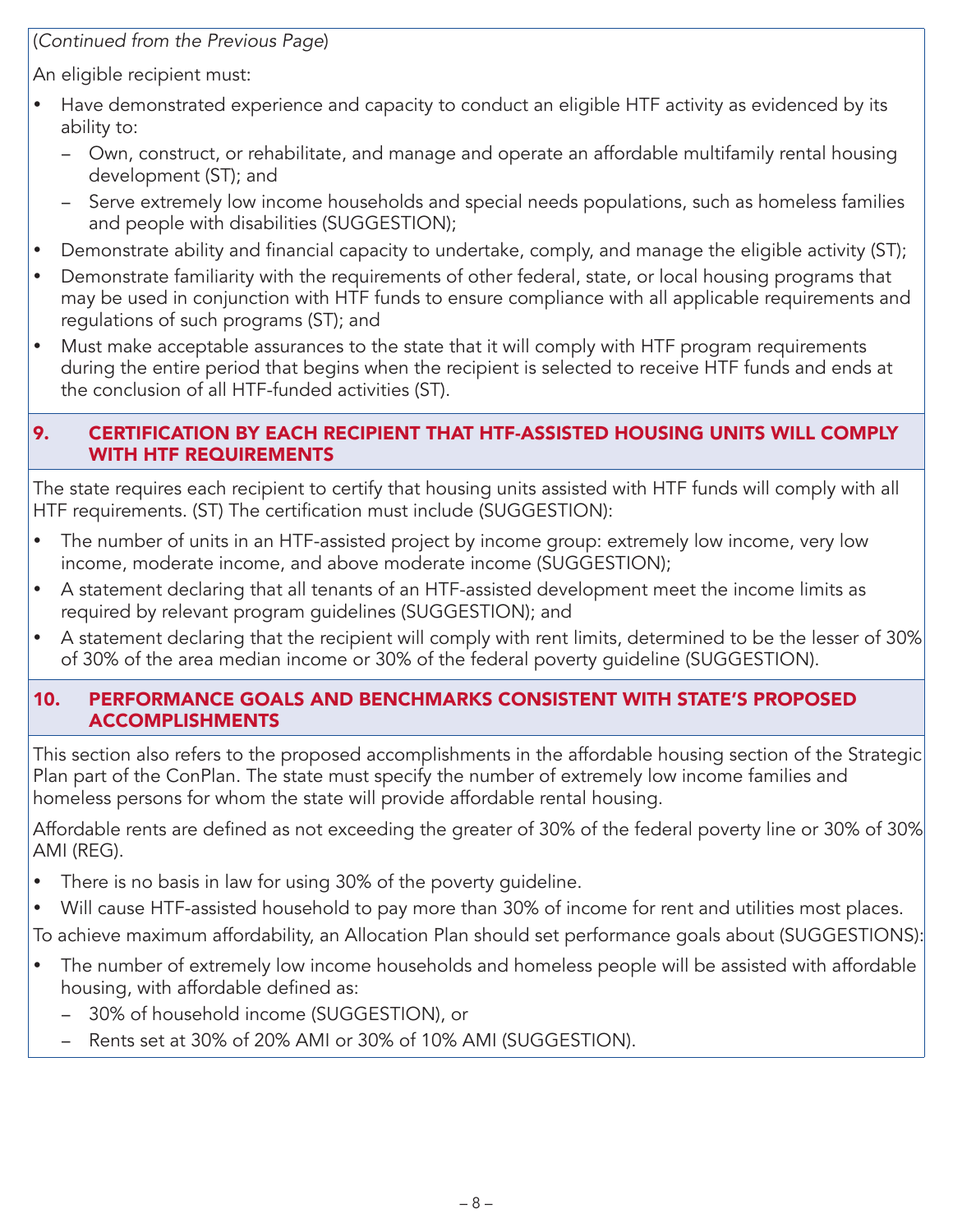#### 11. REHABILITATION STANDARDS THAT HTF-ASSISTED PROJECTS MUST MEET

The state must establish rehabilitation standards for all HTF-assisted housing rehabilitation activities. The standards must set forth the requirements that the housing must meet upon project completion. The description standards must be in sufficient detail to determine the required rehabilitation work, including methods and materials. The standards may refer to applicable codes or they may establish requirements that exceed the minimum requirements of the codes. (REG) Also see May 2016 HUD FAQ <http://bit.ly/23W2Q7s>

Standards must address, at a minimum: health and safety; major systems; lead-based paint; accessibility; disaster mitigation; state and local codes, ordinances, and zoning; uniform physical condition standards; and capital needs assessment. (REG)

The state must ensure that it has taken all reasonable steps to minimize the displacement of residents as the result of rehabilitation activities. (REG)

Recipients who propose phased rehabilitation activities that do not cause displacement will be given preference or receive more points when the state examines the merits of an application – see 7(d) of the Allocation Plan. (SUGGESTION)

#### 12. RESALE AND RECAPTURE GUIDELINES IF FUNDS USED FOR FIRST-TIME HOMEBUYERS

SUGGESTION: NLIHC recommends using all funds for rental housing in the early years, so possible Allocation Plan language could be: "The state does not intend to use any funds for homebuyer activities."

#### 13. HTF AFFORDABLE HOMEOWNERSHIP LIMITS

SUGGESTION: NLIHC recommends using all funds for rental housing in the early years, so possible Allocation Plan language could be: "The state does not intend to use any funds for homebuyer activities."

#### 14. PREFERENCES OR LIMITATIONS TO A PARTICULAR SEGMENT OF ELI POPULATION

The state may limit or give preference to a particular segment of the extremely low income population based on the state's priority housing needs as described in the state's ConPlan and Action Plan. Any such preference or limitation will be memorialized in the written agreement between the state and eligible recipient. (REG)

Any limitation or preference must not violate nondiscrimination requirements. Federal fair housing requirements, including the duty to affirmatively further fair housing, are applicable to the HTF program. A limitation does not violate nondiscrimination requirements if the housing project also receives funding from a federal program that limits eligibility to a particular segment of the population (e.g. Housing Opportunity for Persons Living with AIDS program, the Section 202 and Section 811 programs). (REG)